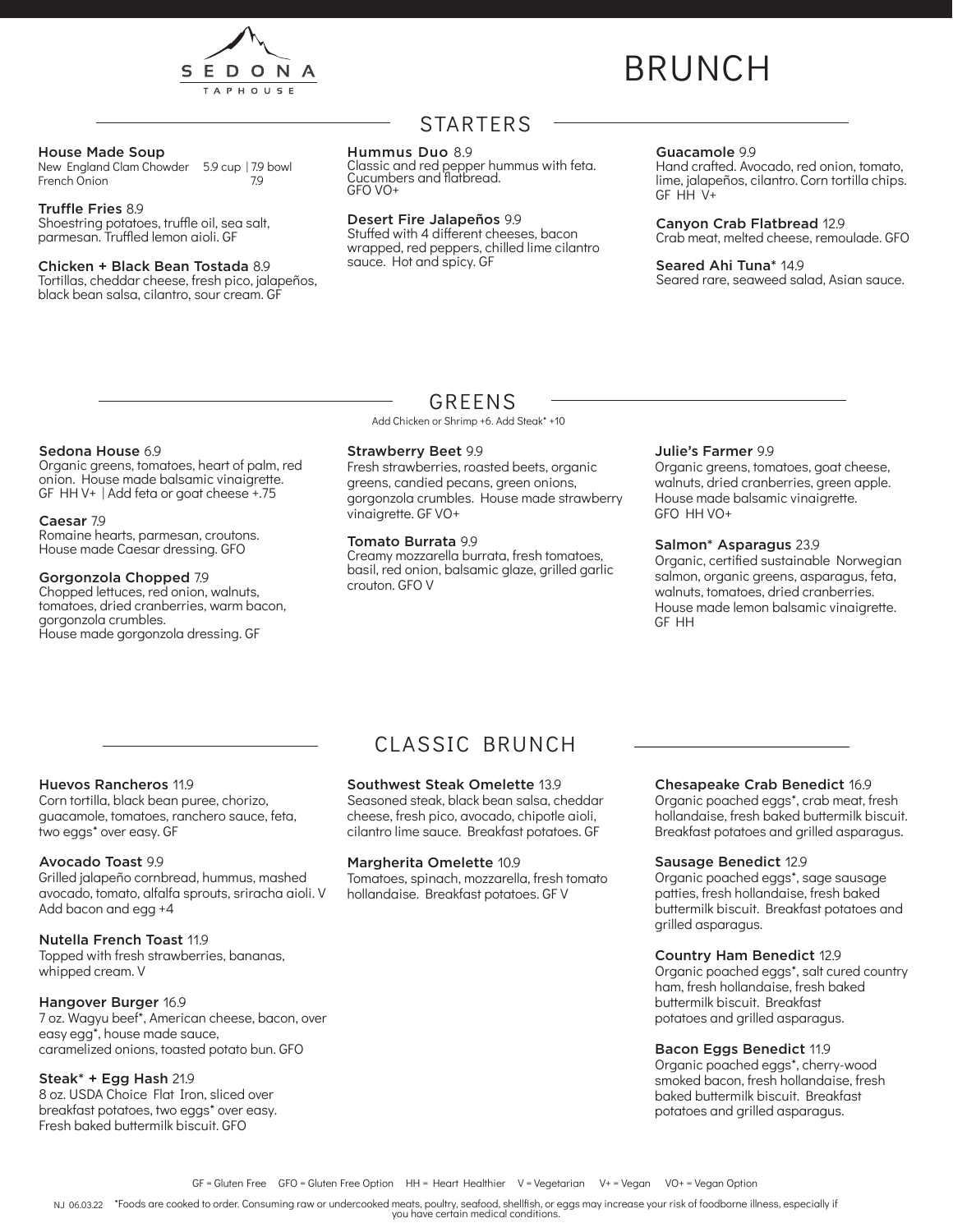## HANDHELDS

#### Crab Cake\* Sliders 13.9

House made, remoulade, greens, red onion. With greens.

#### 'Kobe Beef'\* Sliders 11.9

Wagyu beef, Vermont cheddar, house made sauce, caramelized onions. With greens.

#### Prime Rib 13.9

Sautéed mushrooms, caramelized onions, fontina cheese, horseradish sauce, toasted artisan roll. Served with natural au jus. GFO

### Cheeseburger 12.9

7 oz. Wagyu beef\*, romaine, tomato, red onion, pickles, choice of cheese, toasted potato bun. GFO Add cherry-wood bacon +2

#### STH Burger 15.9

7 oz. Wagyu beef\*, pepper jack cheese, jicama slaw, sweet chili glaze, house made picante aioli, toasted potato bun. GFO

#### The Beyond Burger 15.9

Plant-based veggie burger, American cheese, greens, tomato, red onion, house made sauce, toasted potato bun. GFO VO+

#### South Rim Shrimp Flatbread 9.9

Shrimp, mozzarella, parmesan. fresh pico, avocado, cilantro. GFO

#### Italiano Flatbread 9.9

Italian fennel sausage, mozzarella, parmesan, fresh basil. GFO

### BBQ Chicken Flatbread 9.9

Chicken, BBQ sauce, melted mozzarella, red onion. GFO

#### Margherita Flatbread 8.9

Fresh basil, olive oil, garlic, tomato, fresh mozzarella, parmesan, balsamic reduction glaze. GFO V

## ENTRÉES

Antibiotic free, hormone free, cage free poultry. Organic, sustainable, antibiotic free salmon. Braveheart Black Angus Beef®.<br>Toppings include: Seasoned Butter, Herb Butter, Lemon Butter, Lemon Basil Butter, Pineapple Mang

#### Chicken Marsala 19.9

8 oz. Topped with our house made Marsala sauce and sautéed portabella mushrooms. Garlic whipped potatoes and steamed broccoli. GF

#### Chuckawalla Chicken 19.9

8 oz. Topped with melted goat cheese, sun-dried tomatoes and a citrus garlic sauce. Garlic whipped potatoes and grilled asparagus. GF

#### Grilled Chicken 18.9

8 oz. Side of BBQ. Choice of two house made sides. GF HH

#### Black Angus Flat Iron Steak\* 21.9

8 oz. USDA Choice. Choice of two house made sides. GF Rockfish\* 24.9 Certified sustainable, fresh caught. Grilled with choice of topping and two house made sides. GF

#### Norwegian Salmon\* 23.9

Organic, certified sustainable, fresh caught. Grilled with choice of topping and two house made sides. GF HH

## SIDES + Á LA CARTE

\*\*All sides are GF except Buttermilk Biscuit

| <b>Organic Greens</b>    | $+4$ |
|--------------------------|------|
| <b>Grilled Asparagus</b> | $+4$ |
| <b>Steamed Broccoli</b>  | $+4$ |
| Shoestring French Fries  | +4   |

| <b>STH Bacon Succotash</b>     | $+4$ |
|--------------------------------|------|
| <b>Garlic Whipped Potatoes</b> | $+4$ |
| <b>Southwest Corn</b>          | $+4$ |
| Fruit                          | $+4$ |
|                                |      |

| <b>Sweet Potato Fries</b>               | +5   |
|-----------------------------------------|------|
| <b>Roasted Brussels Sprouts</b>         | $+5$ |
| <b>Grilled Vegetables</b>               | $+5$ |
| <b>Cherry-wood Smoked Bacon</b>         | $+3$ |
| <b>Sage Sausage Patties</b>             | $+3$ |
| <b>Fresh Baked Buttermilk Biscuit**</b> | $+2$ |
| <b>Breakfast Potatoes</b>               |      |

\*Foods are cooked to order. Consuming raw or undercooked meats, poultry, seafood, shellfish, or eggs may increase your risk of foodborne illness, especially if you have certain medical conditions.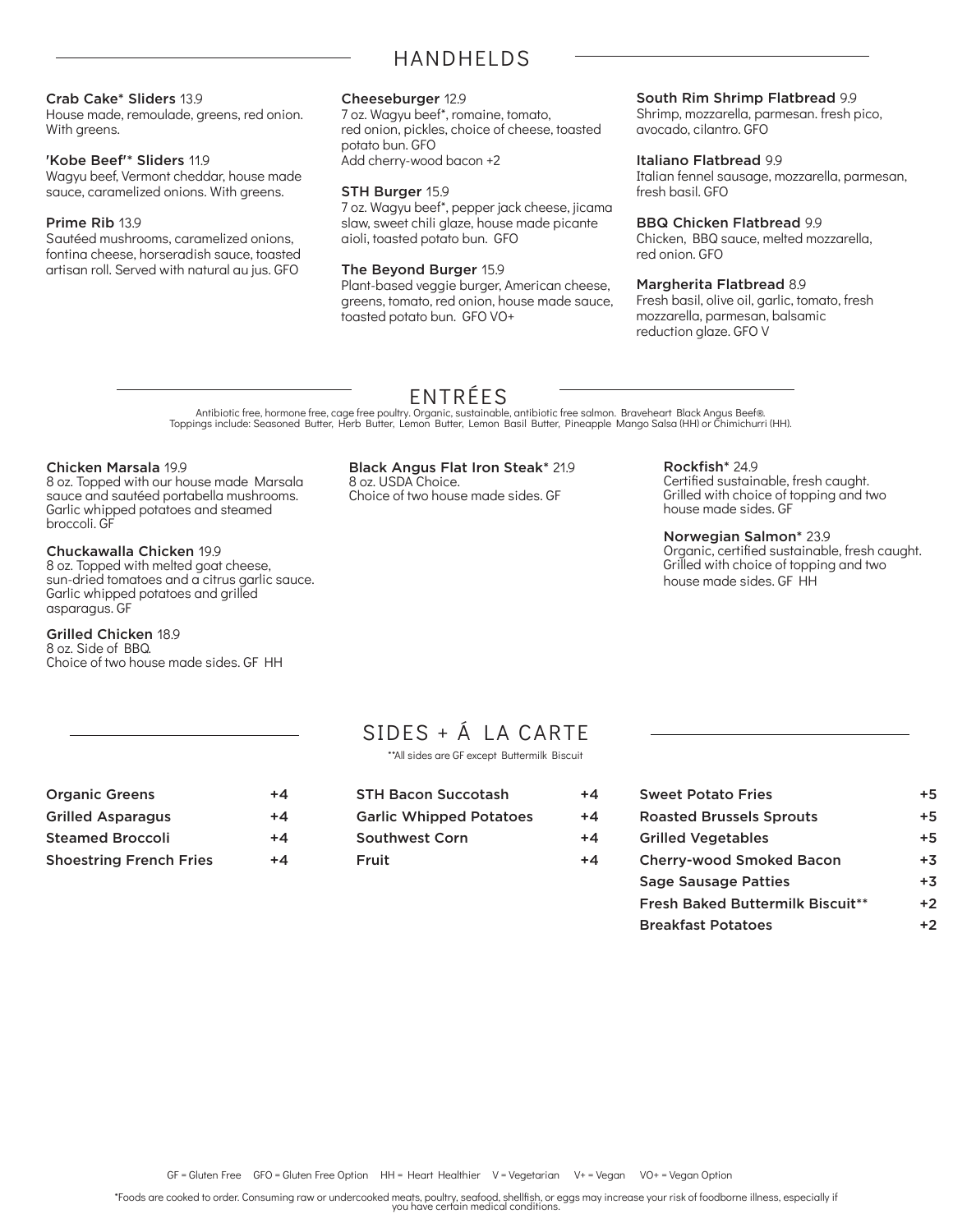## WINE

HOUSE 6 Chardonnay, Pinot Grigio, Pinot Noir, Cabernet Sauvignon, White Zinfandel

| WHITE                            | <b>Chateau Ste. Michelle Dry Riesling</b>                                                                                                                                                                                                                                                                                             | Columbia Valley, Washington                                                                                                                                                | 9 30                                                                                   |
|----------------------------------|---------------------------------------------------------------------------------------------------------------------------------------------------------------------------------------------------------------------------------------------------------------------------------------------------------------------------------------|----------------------------------------------------------------------------------------------------------------------------------------------------------------------------|----------------------------------------------------------------------------------------|
|                                  | Bertani Pinot Grigio                                                                                                                                                                                                                                                                                                                  | Veneto, Italy                                                                                                                                                              | 9 34                                                                                   |
|                                  | <b>Brancott Sauvignon Blanc</b>                                                                                                                                                                                                                                                                                                       | Marlborough, New Zealand                                                                                                                                                   | 9 35                                                                                   |
|                                  | Kim Crawford Sauvignon Blanc                                                                                                                                                                                                                                                                                                          | Marlborough, New Zealand                                                                                                                                                   | 39                                                                                     |
|                                  | <b>Cannonball Chardonnay</b>                                                                                                                                                                                                                                                                                                          | Sonoma, California                                                                                                                                                         | 9 32                                                                                   |
|                                  | <b>Hess Select Chardonnay</b>                                                                                                                                                                                                                                                                                                         | California                                                                                                                                                                 | 9 35                                                                                   |
| ≏<br>ш<br>$\propto$              | <b>Markwest Pinot Noir</b><br><b>Apothic Red</b><br>Trapiche Malbec, Oak Cask<br><b>Francis Coppola Claret</b><br><b>Columbia Crest 'Grand Estates' Merlot</b><br><b>Skyfall Merlot</b><br>Josh Cellars Cabernet Sauvignon<br>Bertani Valpolicella<br><b>Seven Deadly Zin</b><br>1000 Stories Zinfandel Bourbon<br><b>Barrel Aged</b> | California<br>California<br>Mendoza, Argentina<br>California<br>Columbia Valley, Washington<br>Washington<br>California<br>Veneto, Italy<br>Lodi, California<br>California | 11   36<br>8 30<br>8 28<br>9 32<br>8 28<br>10 34<br>11   36<br>10 36<br>10 34<br>12 40 |
| سا<br>$\omega$<br>O<br>$\propto$ | <b>Angels &amp; Cowboys</b><br>Bertani Berarosé                                                                                                                                                                                                                                                                                       | Sonoma, California<br>Veneto, Italy                                                                                                                                        | 9 30<br>39                                                                             |
| SPARKLING                        | La Marca Prosecco                                                                                                                                                                                                                                                                                                                     | Veneto, Italy                                                                                                                                                              | 12                                                                                     |
|                                  | Anna De Cordiniu Brut Rosé                                                                                                                                                                                                                                                                                                            | Penedews, Spain                                                                                                                                                            | 40                                                                                     |

RESERVE SELECTION

| Mumm Napa Brut Prestige                                                                                               | Napa Valley, California                        | 75              |
|-----------------------------------------------------------------------------------------------------------------------|------------------------------------------------|-----------------|
| Moët & Chandon                                                                                                        | Champagne, France                              | 10 <sub>5</sub> |
| <b>Cakebread Chardonnay</b>                                                                                           | California                                     | 75              |
| <b>Markham Merlot</b>                                                                                                 | Napa Valley, California                        | 52              |
| <b>Duckhorn Merlot</b>                                                                                                | California                                     | 110             |
| Kendall Jackson Grand Reserve Cabernet<br>Sauvignon                                                                   | California                                     | 56              |
| Goldschmidt Oakvill Cabernet Sauvignon<br><b>Caymus Cabernet Sauvignon</b><br><b>Ruffino Chiani Ducale Gold Label</b> | California<br>Napa Valley, California<br>Italy | 62<br>120<br>56 |